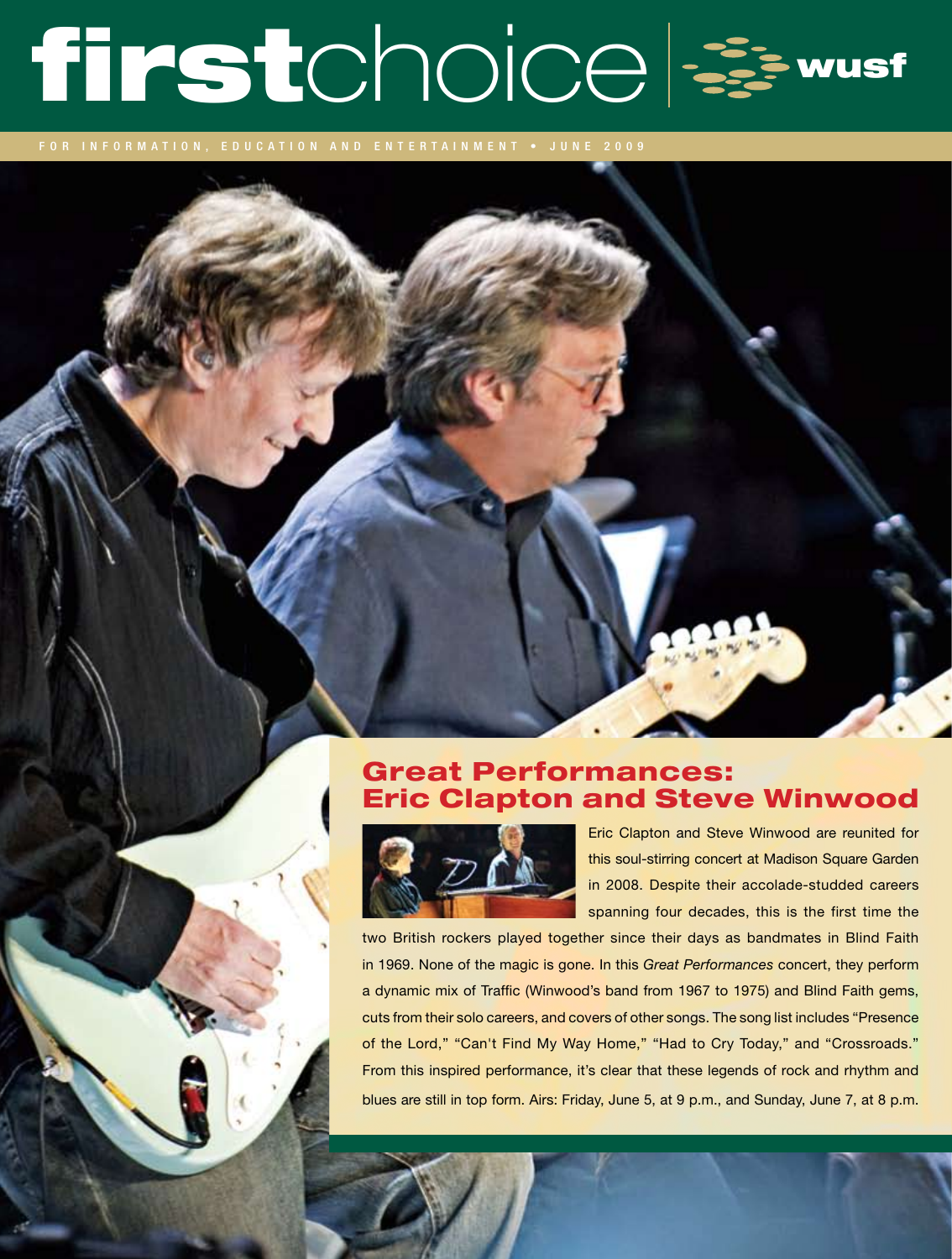# radio television I

#### **WUSF 89.7 RADIO SCHEDULE**

| <b>Monday through Friday</b>                             |                  |
|----------------------------------------------------------|------------------|
| <b>Morning Edition</b><br>with Carson Cooper             | $5-9a.m.$        |
| <b>Classical Music</b><br>with Russell Gant              | 9 a.m.-1 p.m.    |
| <b>Classical Music</b><br>with Bethany Cagle             | $1-4 p.m.$       |
| <b>All Things Considered</b><br>with Susan Giles Wantuck | 4-6:30 p.m.      |
| Marketplace                                              | $6:30-7$ p.m.    |
| <b>Classical Music</b><br>with Coleen Cook               | 7-10 p.m.        |
| Jazz with Bob Seymour                                    | 10 p.m.-1 a.m.   |
| Jazz with Jeff Franklin,<br><b>Matthew Wengerd</b>       | $1-5$ a.m.       |
| Friday                                                   |                  |
| <b>All Things Considered</b>                             | 4-6 p.m.         |
| <b>Florida Matters</b>                                   | 6-6:30 p.m.      |
| <b>Riverwalk</b>                                         | 10-11 p.m.       |
| Jazz at Lincoln Center                                   | 11 p.m.-midnight |
| Jazz Set with<br>Dee Dee Bridgewater                     | midnight-1 a.m.  |
| <b>Saturday</b>                                          |                  |
| Jazz                                                     | $1-6$ a.m.       |
| <b>Classical Music</b>                                   | $6 - 8$ a.m.     |

| <b>Weekend Edition</b>       | $8-10a.m.$       |
|------------------------------|------------------|
| <b>Car Talk</b>              | $10-11$ a.m.     |
| Wait Wait Don't Tell Me!     | 11 a.m.-noon     |
| <b>Classical Music</b>       | noon-5 p.m.      |
| <b>All Things Considered</b> | 5-6 p.m.         |
| A Prairie Home Companion     | 6-8 p.m.         |
| This American Life           | 8-9 p.m.         |
| Piano Jazz                   | 9-10 p.m.        |
| Jazz with Bob Seymour        | 10 p.m.-6 a.m.   |
| <b>Sunday</b>                |                  |
| Jazz                         | $1 - 6$ a.m.     |
| <b>Classical Music</b>       | $6 - 8$ a.m.     |
| <b>Weekend Edition</b>       | $8-10a$ m        |
| <b>Florida Matters</b>       | 10-10:30 a.m.    |
| <b>Classical Music</b>       | $10:30-11$ a.m.  |
| <b>Sunday Baroque</b>        | 11 $a.m.-1 p.m.$ |
| <b>Classical Music</b>       | $1-3 p.m.$       |
| A Prairie Home Companion     | 3-5 p.m.         |
| <b>All Things Considered</b> | 5-6 p.m.         |
| Studio 360                   | 6-7 p.m.         |
| SymphonyCast                 | 7-9 p.m.         |
| <b>Classical Music</b>       | 9-11 p.m.        |
| Jazz with Jeff Franklin      | 11 p.m.-6 a.m.   |

The WUSF Radio Reading Service (RRS) is accessible to those who qualify 24 hours a day via a special radio receiver, provided at no charge, or through the WUSF TV Channel 16 SAP option.

#### **WUSF 89.72 RADIO SCHEDULE**

| <b>Monday through Friday</b>                      |                |
|---------------------------------------------------|----------------|
| Morning Edition                                   |                |
| with Carson Cooper                                | 5-9 a.m.       |
| <b>Tell Me More</b>                               | $9-10$ a.m.    |
| The Diane Rehm Show                               | 10 a.m.-noon   |
| Fresh Air                                         | noon-1 p.m.    |
| World Have Your Say                               | 1-2 p.m.       |
| Talk of The Nation                                | 2-4 p.m.       |
| All Things Considered<br>with Susan Giles Wantuck | 4-6:30 p.m.    |
| <b>Florida Matters</b>                            |                |
| (Friday only)                                     | 6-6:30 p.m.    |
| Marketplace                                       | 6:30-7 p.m.    |
| The World                                         | 7-8 p.m.       |
| On Point                                          | 8-10 p.m.      |
| To The Point                                      | 10-11 p.m.     |
| BBC World Service News 11 p.m.-5 a.m.             |                |
| <b>Saturday</b>                                   |                |
| <b>BBC World Service News</b>                     | 5-6 a.m.       |
| <b>World Vision Report</b>                        | 6-6:30 a.m.    |
| <b>Florida Matters</b>                            | 6:30-7 a.m.    |
| Only A Game                                       | 7-8 a.m.       |
| <b>Weekend Edition</b>                            | $8 - 10$ a.m.  |
| Car Talk                                          | $10-11$ a.m.   |
| Whad'Ya Know?                                     | 11 a.m.-1 p.m. |
| Wait Wait Don't Tell Me!                          | 1-2 p.m.       |
| Studio 360                                        | 2-3 p.m.       |

| Marketplace Money                     | 3-4 p.m.        |
|---------------------------------------|-----------------|
| <b>BBC Newshour</b>                   | 4-5 p.m.        |
| All Things Considered                 | 5-6 p.m.        |
| Fresh Air Weekend                     | 6-7 p.m.        |
| This American I ife                   | 7-8 p.m.        |
| Conversations from<br>the World Café  | 8-9 p.m.        |
| The Changing World                    | 9-10 p.m.       |
| BBC World Service News 10 p.m.-5 a.m. |                 |
| <b>Sunday</b>                         |                 |
| <b>BBC World Service News</b>         | 5-6 a.m.        |
| The People's Pharmacy                 | 6-7 a.m.        |
| Speaking of Faith                     | 7-8 a.m.        |
| <b>Weekend Edition</b>                | 8-10 a.m.       |
| Car Talk                              | 10-11 a.m.      |
| Latino USA                            | 11-11:30 a.m.   |
| <b>Florida Matters</b>                | 11:30 a.m.-noon |
| Best of Our Knowledge                 | noon-2 p.m.     |
| <b>Selected Shorts</b>                | 2-3 p.m.        |
| The Splendid Table                    | 3-4 p.m.        |
| <b>BBC Newshour</b>                   | 4-5 p.m.        |
| All Things Considered                 | 5-6 p.m.        |
| On the Media                          | 6-7 p.m.        |
| Living on Earth                       | 7-8 p.m.        |
| The Tavis Smiley Show                 | 8-10 p.m.       |
| BBC World Service News 10 p.m.-5 a.m. |                 |

#### **JUNE TV HIGHLIGHTS**



**Dr. Wayne Dyer:** *Excuses Begone!* On the 10th anniversary of his first PBS special, Dr. Wayne Dyer presents a program based on his newest book, Excuses Begone! After identifying the most commonly used, self-defeating excuses, Dr. Dyer teaches viewers a method they can use to change damaging habits and move into new realms of possibility. Airs: Monday, June 1, at 8 p.m.



Say hi to **Pocoyo** ("Little Me" in Spanish). He's the new kid on our children's program schedule. Pocoyo and his friends welcome pre-schoolers into his wonderful world of discovery, fantasy and adventure. Each program is carefully crafted to ensure that material and language are both appropriate and relevant as seen through the eyes of three-year-old Pocoyo. Airs Monday through Friday at 7 p.m.



**The Big Band Years** features songs that kept the home fires burning and soldiers' hearts alive during World War II and kick-started the baby boom. Hosted by veteran entertainer Peter Marshall, this retrospective features vintage live, rare and unreleased footage of bands and vocalists from the 1930's and '40s. The program is part of *My Music*, a PBS series with a goal to preserve American music. Airs: Saturday, June 6, at 8 p.m.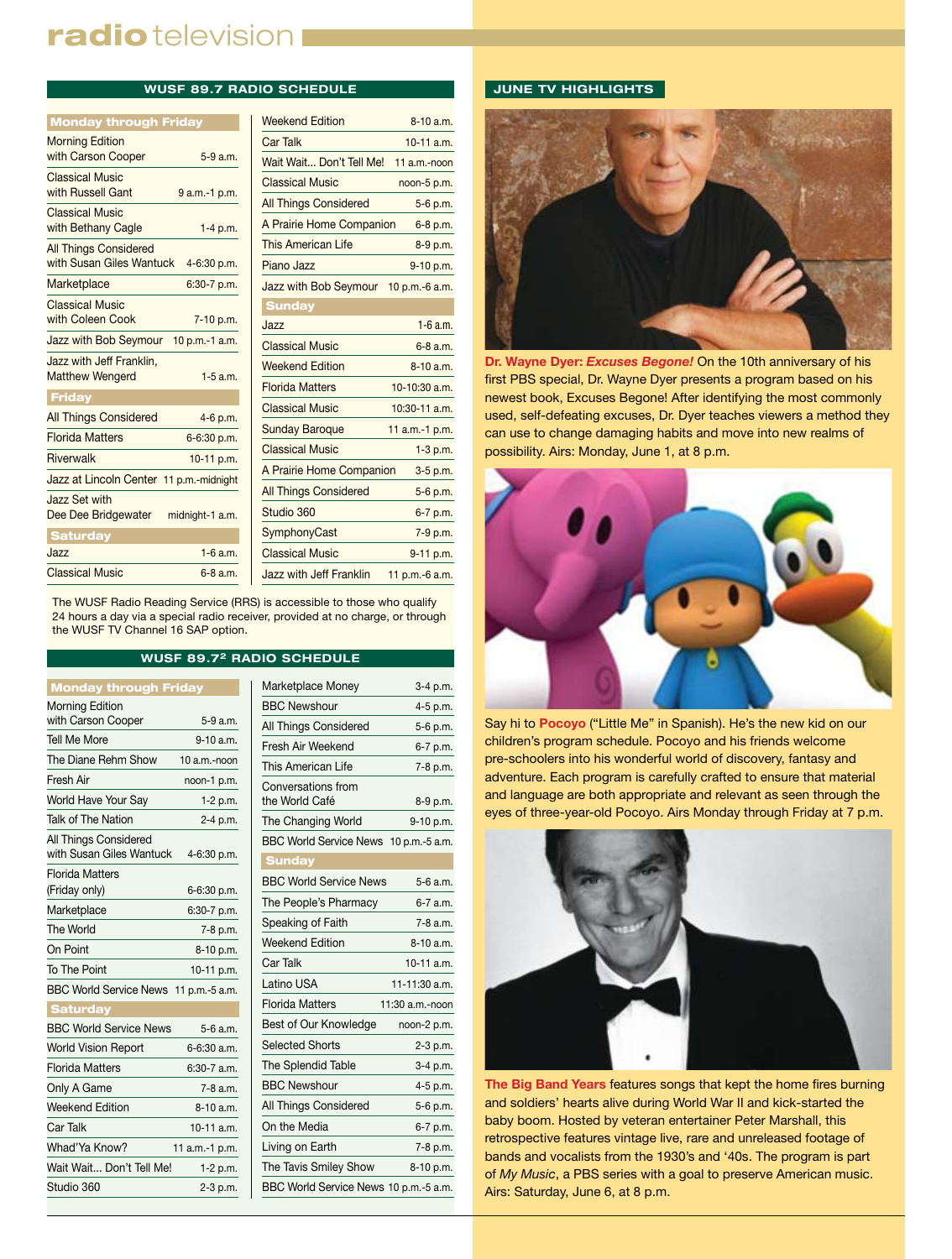#### Monday 1st

**8:00 p.m.** Dr. Wayne Dyer: Excuses Begone!

#### Tuesday 2nd

**8:00 p.m.** Celtic Thunder: Take Me Home **9:30 p.m.** Josh Groban, An Evening in New York City: A Soundstage Special Event

#### Wednesday 3rd

**8:00 p.m.** Magic Moments – The Best of '50s Pop



**10:00 p.m.** Great Performances "Stevie Wonder: Live at Last"

#### Thursday 4th

**8:00 p.m.** Rock, Rhythm & Doo Wop

#### Friday 5th

**8:00 p.m**. A Florida Matters Special **9:00 p.m.** Great Performances "Eric Clapton and Steve Winwood: In Concert from Madison Square Garden"

#### Saturday 6th

**8:00 p.m.** The Big Band Years **10:00 p.m.** American Masters "Neil Young: Don't Be Denied"

#### Sunday 7th

**8:00 p.m.** Great Performances "Eric Clapton and Steve Winwood: In Concert from Madison Square Garden"

**10:00 p.m.** Great Performances "Hit Man: David Foster and Friends"

#### Monday 8th

**8:00 p.m.** Rick Steves' Romantics' Europe

**10:00 p.m.** Paul Simon: The Library of Congress Gershwin Prize for Popular Song

#### Tuesday 9th



**8:00 p.m.** That's Amore: Italian-American Favorites **9:30 p.m.** Ed Slott's Stay Rich for Life

#### Wednesday 10th

**8:00 p.m.** Great Performances "Hit Man: David Foster and Friends"

\*Programs scheduled are subject to change after printing of this publication.

#### Wednesday 10th continued

**10:00 p.m.** Magnificent Mind at Any Age with Dr. Daniel Amen

#### Thursday 11th

**8:00 p.m.** Viewer Favorites

#### Friday 12th

**8:00 p.m.** Viewer Favorites

Saturday 13th

**8:00 p.m.** Viewer Favorites

#### Sunday 14th

**8:00 p.m.** Viewer Favorites

#### Monday 15th

**8:00 p.m.** Rick Steves' Europe: "Poland Rediscovered: Krakow, Auschwitz and Warsaw" **8:30 p.m.** Smart Travels – Europe with Rudy Maxa "French Riviera" **9:00 p.m.** To Market, To Market to Buy a Fat Pig **10:00 p.m.** Flea Market Documentary

#### Tuesday 16th

**8:00 p.m**. Lark Rise to Candleford **9:00 p.m.** Doc Martin "Sh\*t Happens" **10:00 p.m.** MI5 "A Prayer for My Daughter"

#### Wednesday 17th

**8:00 p.m.** Travelscope "Fiji – Island Hopping" **8:30 p.m.** Burt Wolf: Travels and Traditions "Atlantic City, New Jersey" **9:00 p.m.** This Old House "Weston Project" **9:30 p.m.** Hometime **10:00 p.m.** History Detectives

#### Thursday 18th



**8:00 p.m.** Nature "The Desert Lions" **9:00 p.m.** Attack! In Pursuit of Africa's Maneaters "Lions" **9:55 p.m.** Attack! In Pursuit of Africa's Maneaters "Africa's Giants"

#### Friday 19th

**8:00 p.m.** Florida Matters "Innovators!" **8:30 p.m.** America's Historic Trails with Tom Bodett "The Post Road: New York to Mystic" **9:30 p.m.** Antiques Roadshow

**10:00 p.m.** Globe Trekker "Greece"

#### Saturday 20th

**8:00 p.m.** Laurent Korcia: Live at Les Folies Bergere **9:00 p.m.** Saturday Night Movie "People Will Talk"

#### Sunday 21st

**8:00 p.m.** NOVA **9:00 p.m.** American Experience "Kit Carson"

#### Monday 22nd

**8:00 p.m.** Rick Steves' Europe "Budapest: The Best of Hungary" **8:30 p.m.** Smart Travels – Europe with Rudy Maxa "France's Burgundy and Loire Regions"



**9:00 p.m.** Program About Unusual Buildings & Other Roadside Stuff **10:00 p.m.** Okie Noodling 2

#### Tuesday 23rd

**8:00 p.m.** Lark Rise to Candleford **9:00 p.m.** Doc Martin "The Portwenn Effect" **10:00 p.m.** MI5 "Love and Death"

#### Wednesday 24th

**8:00 p.m.** Travelscope "Alberta, Canada – The Canadian Rockies" **8:30 p.m.** Burt Wolf: Travels and Traditions "Dublin, Ireland" **9:00 p.m.** This Old House "Weston Project" **9:30 p.m.** Hometime

**10:00 p.m.** History Detectives

#### Thursday 25th

**8:00 p.m.** Nature "Crime Scene Creatures" **9:00 p.m.** Attack! In Pursuit of Africa's Maneaters "Sharks" **9:55 p.m.** Attack! In Pursuit of Africa's Maneaters "Crocodiles"

#### Friday 26th

**8:00 p.m.** Florida Matters "Civic Engagement" **8:30 p.m.** America's Historic Trails with Tom Bodett "The Post Road:

Newport to Boston" **9:30 p.m.** Antiques Roadshow

**10:00 p.m.** Globe Trekker Special "Great Natural Wonders"

#### Saturday 27th



**8:00 p.m.** Fred Waring Show "Rodgers & Hart" **9:00 p.m.** Saturday Night Movie "Lolita"

### Sunday 28th

#### **8:00 p.m.** NOVA



tv primetime

**9:00 p.m.** American Experience "The Gold Rush"

#### Monday 29th

**8:00 p.m.** Rick Steves' Europe "Lisbon and the Algarve" **8:30 p.m.** Smart Travels – Europe with Rudy Maxa "Berlin" **9:00 p.m.** Shore Things **10:00 p.m.** Hershey Park: Sweet Memories

#### Tuesday 30th

**8:00 p.m.** Lark Rise to Candleford **9:00 p.m.** Doc Martin "Of All the Harbors in All the Towns"



**10:00 p.m.** MI5 "Persephone"

#### **Where to Watch**

#### **Digital**

- 16.1 WUSF TV
- 16.2 WUSF Kids
- 16.3 Create TV
- 16.4 Florida Knowledge **Network**

#### **WUSF on Comcast**

- 204 WUSF TV
- 205 WUSF Kids
- 206 Create TV
- 207 Florida Knowledge Network

#### **WUSF on Verizon FiOS**

- 470 WUSF TV
- 473 WUSF Kids
- 472 Create TV
- 471 Florida Knowledge **Network**

#### **WUSF on Bright House**

- 616 WUSF TV
- 617 WUSF Kids
- 618 Create TV
- 619 Florida Knowledge Network